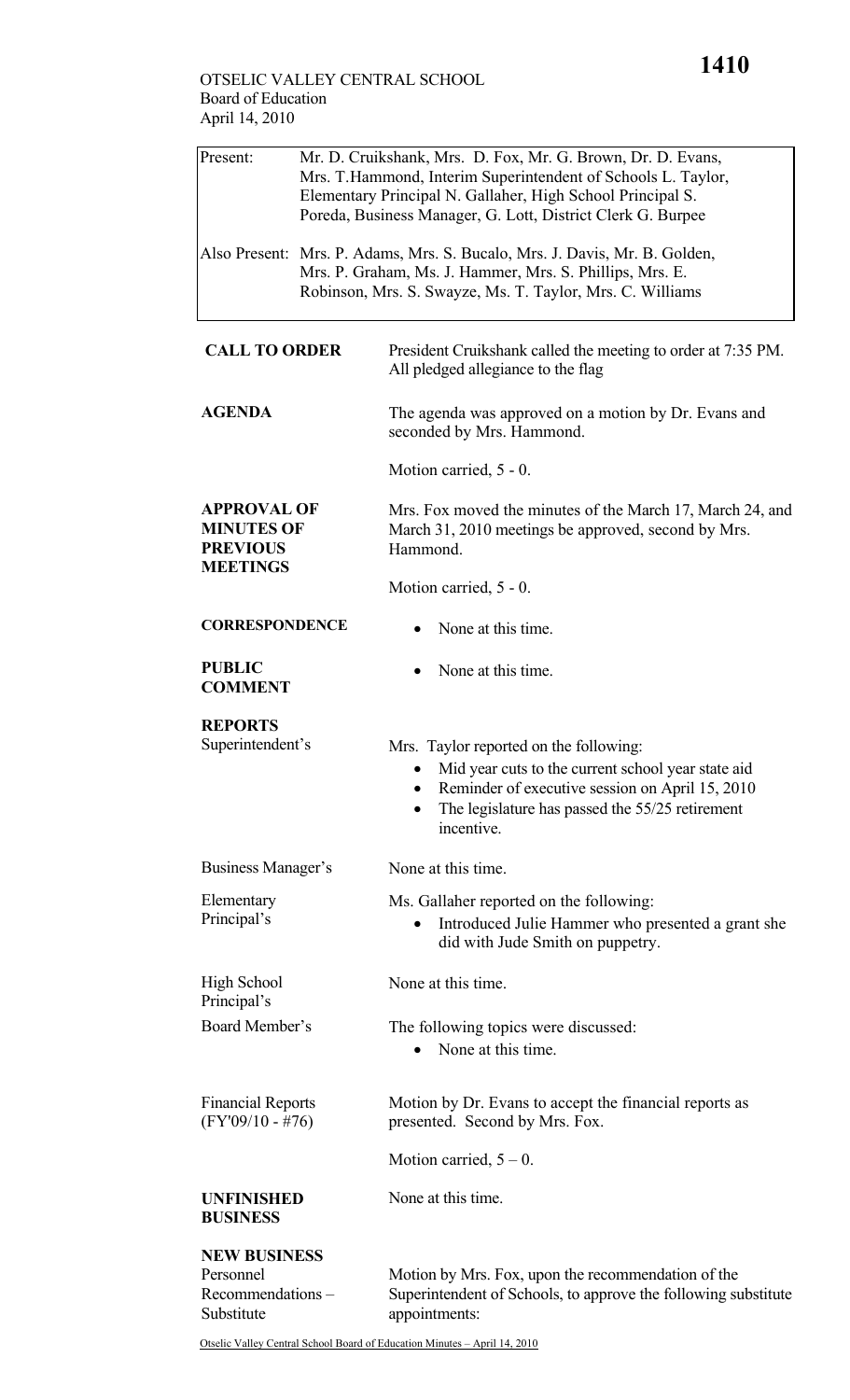|                                                     |                                                                                                                                                                                                                                                                                                                                                                                                                                                                                                       | ITII                                                                                                                      |  |
|-----------------------------------------------------|-------------------------------------------------------------------------------------------------------------------------------------------------------------------------------------------------------------------------------------------------------------------------------------------------------------------------------------------------------------------------------------------------------------------------------------------------------------------------------------------------------|---------------------------------------------------------------------------------------------------------------------------|--|
| Appointments                                        | Cristel Moon                                                                                                                                                                                                                                                                                                                                                                                                                                                                                          | Appointment as a substitute custodial<br>worker                                                                           |  |
|                                                     | Raymond<br>Haitian, Sr.                                                                                                                                                                                                                                                                                                                                                                                                                                                                               | Conditional appointment pending<br>clearance from the State Education<br>Department as a substitute custodial             |  |
|                                                     | Kayleanne<br>Hitchcock                                                                                                                                                                                                                                                                                                                                                                                                                                                                                | worker<br>Conditional appointment pending<br>clearance from the State Education<br>Department as a substitute school aide |  |
|                                                     | Second by Dr. Evans.                                                                                                                                                                                                                                                                                                                                                                                                                                                                                  |                                                                                                                           |  |
|                                                     | Motion carried, $5 - 0$ .                                                                                                                                                                                                                                                                                                                                                                                                                                                                             |                                                                                                                           |  |
| Personnel<br>Recommendations-<br>Tenure Appointment | Motion by Mrs. Fox, upon the recommendation of the<br>Superintendent of Schools, that Patricia Plummer, 207 County<br>Route 13, South Otselic NY 13155, having successfully<br>completed her probationary period (November 1, 2004 –<br>October 31, 2007), and having Level One Certification as a<br>teaching assistant, certification number 074620769, be<br>granted a tenure appointment in the tenure area of teaching<br>assistant, retroactive to November 2, 2007. Second by Mrs.<br>Hammond. |                                                                                                                           |  |
|                                                     | Motion carried, 5 - 0.                                                                                                                                                                                                                                                                                                                                                                                                                                                                                |                                                                                                                           |  |
| Personnel<br>Recommendations-<br>Retirement         | resignations with much regret:                                                                                                                                                                                                                                                                                                                                                                                                                                                                        | Motion by Mrs. Fox, upon the recommendation of the<br>Superintendent of Schools, to accept the following retirement       |  |
| Resignations                                        | <b>Susan Phillips</b>                                                                                                                                                                                                                                                                                                                                                                                                                                                                                 | Effective June 30, 2010 after 31 years<br>of service to the District.                                                     |  |
|                                                     | Christine<br>Williams Neal                                                                                                                                                                                                                                                                                                                                                                                                                                                                            | Effective June 30, 2010 after 34 years<br>of service to the District.                                                     |  |
|                                                     | Nancy Gallaher                                                                                                                                                                                                                                                                                                                                                                                                                                                                                        | Effective November 12, 2010 after 11<br>years of service to the District                                                  |  |
|                                                     | Kai Loomis                                                                                                                                                                                                                                                                                                                                                                                                                                                                                            | Effective July 1, 2010 after 32 years of<br>service to the District.                                                      |  |
|                                                     | Second by Mrs. Hammond                                                                                                                                                                                                                                                                                                                                                                                                                                                                                |                                                                                                                           |  |
|                                                     | Motion carried, 5 - 0.                                                                                                                                                                                                                                                                                                                                                                                                                                                                                |                                                                                                                           |  |
| Personnel<br>Recommendations-<br>Abolishment of     |                                                                                                                                                                                                                                                                                                                                                                                                                                                                                                       | Motion by Mrs. Fox, upon the recommendation of the<br>Superintendent of Schools, to adopt the following resolution:       |  |

Due to the economic times, the reduction in State Aid, decreased enrollment, and the District's efforts to limit the financial burden on its taxpayers, the Board of Education resolves to abolish the following positions:

| In the<br>tenure area<br>of | <b>FTE</b> | <b>Least Senior</b><br><b>Staff</b><br><b>Member</b>          | <b>Effective</b><br><b>Date</b> |
|-----------------------------|------------|---------------------------------------------------------------|---------------------------------|
|                             |            | <b>Impacted by</b><br><i>the</i><br><i><b>Abolishment</b></i> |                                 |
| $K-6$                       |            | Due to<br>retirements,<br>no jobs lost                        | June 30,<br>2010                |

Positions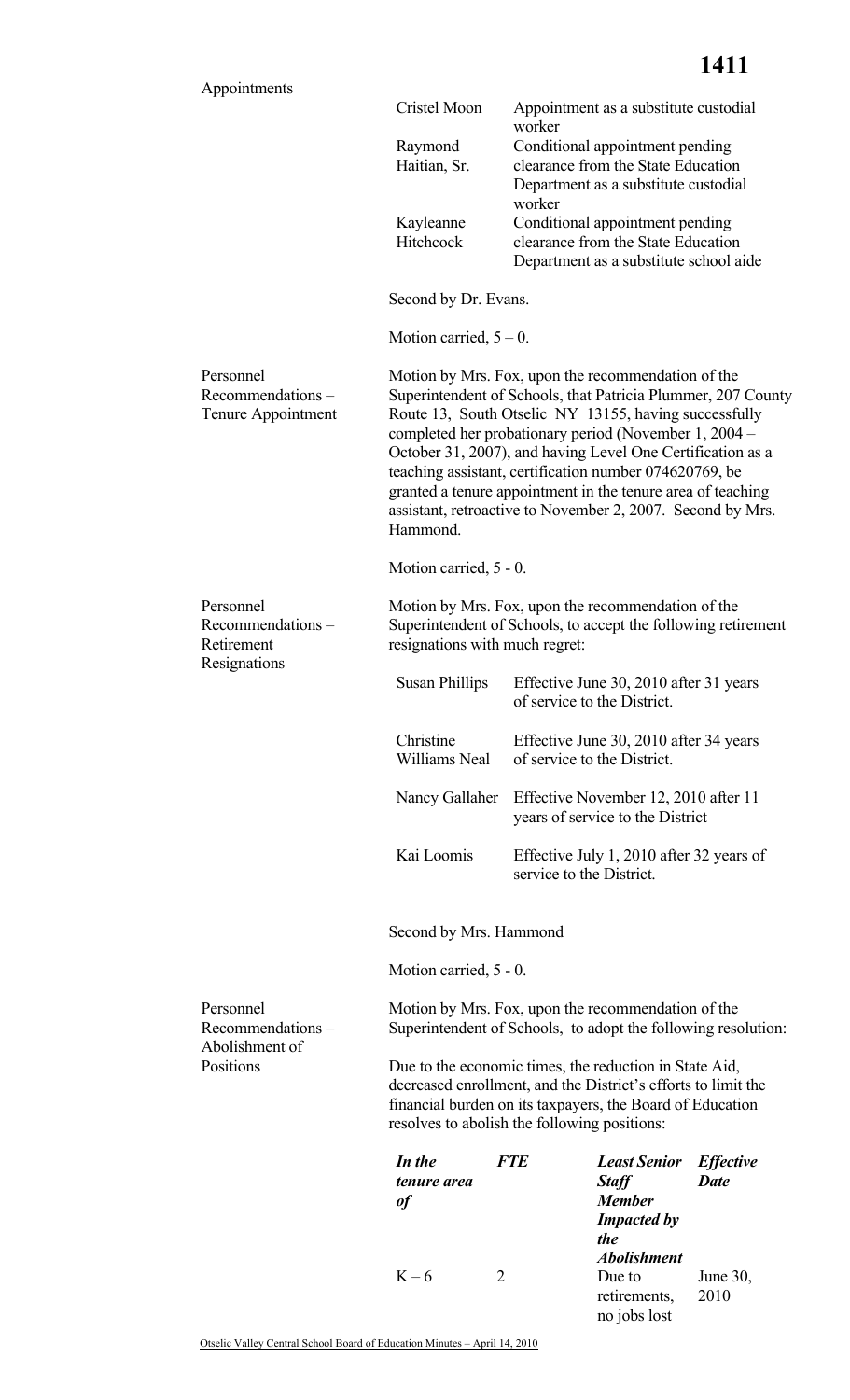## **1412**

| English   |   | Kristina            | June $30$ , |
|-----------|---|---------------------|-------------|
|           |   | Clark               | 2010        |
| Teaching  | 4 | <b>Least Senior</b> | June $30$ , |
| Assistant |   | Diana               | 2010        |
|           |   | Mason               |             |
|           |   | Then                | June $30$ , |
|           |   | Lindsey             | 2010        |
|           |   | Eaton               |             |
|           |   | Then                | June 30,    |
|           |   | Patricia            | 2010        |
|           |   | Plummer             |             |
|           |   | Unfilled            | June $30$ , |
|           |   | Resignation         | 2010        |
| Principal |   | Retirement          | November    |
|           |   | Resignation         | 12, 2010    |

(Order of recall for Teaching Assistants: 1. Patricia Plummer 2. Lindsey Eaton 3. Diana Mason)

Second by Mr. Brown.

Motion carried, 4 - 0. (Dr. Evans abstained)

Personnel Recommendations – Reduction in Positions

Personnel

Recommendations – Abolishment of a Civil Service Position  Motion by Mrs. Fox, upon the recommendation of the Superintendent of Schools, to adopt the following resolution:

Due to the economic times, the reduction in State Aid, decreased enrollment, and the District's efforts to limit the financial burden on its taxpayers, the Board of Education resolves to reduce the following positions:

| In the<br>tenure area<br>ot | <b>FTE</b>               | <b>Least Senior</b><br><b>Staff</b><br><b>Member</b><br><b>Impacted by</b><br><i>the</i><br><b>Reduction</b> | <b>Effective</b><br><b>Date</b> |
|-----------------------------|--------------------------|--------------------------------------------------------------------------------------------------------------|---------------------------------|
| Agriculture                 |                          | 11 Months<br>to 10 months<br>Elizabeth<br>Robinson                                                           | June 30,<br>2010                |
| Home<br>Economics           | $\overline{5}$           | Jean Sutton                                                                                                  | June $30$ ,<br>2010             |
| <b>Physics</b>              | $\overline{\mathcal{L}}$ | Unfilled<br>Resignation                                                                                      | June $30$ ,<br>2010             |

Second by Mr. Cruikshank.

Motion carried, 5 - 0.

 Motion by Dr. Evans, upon the recommendation of the Superintendent of Schools, to adopt the following resolution:

Due to the economic times, the reduction in State Aid, decreased enrollment, and the District's efforts to limit the financial burden on its taxpayers, the Board of Education resolves to abolish the following positions:

Bus Driver 1

| Long term  | Effective |
|------------|-----------|
| substitute | June 30,  |
| moves to   | 2010      |
| regular    |           |
| substitute |           |
| bus driver |           |
| list       |           |

Otselic Valley Central School Board of Education Minutes – April 14, 2010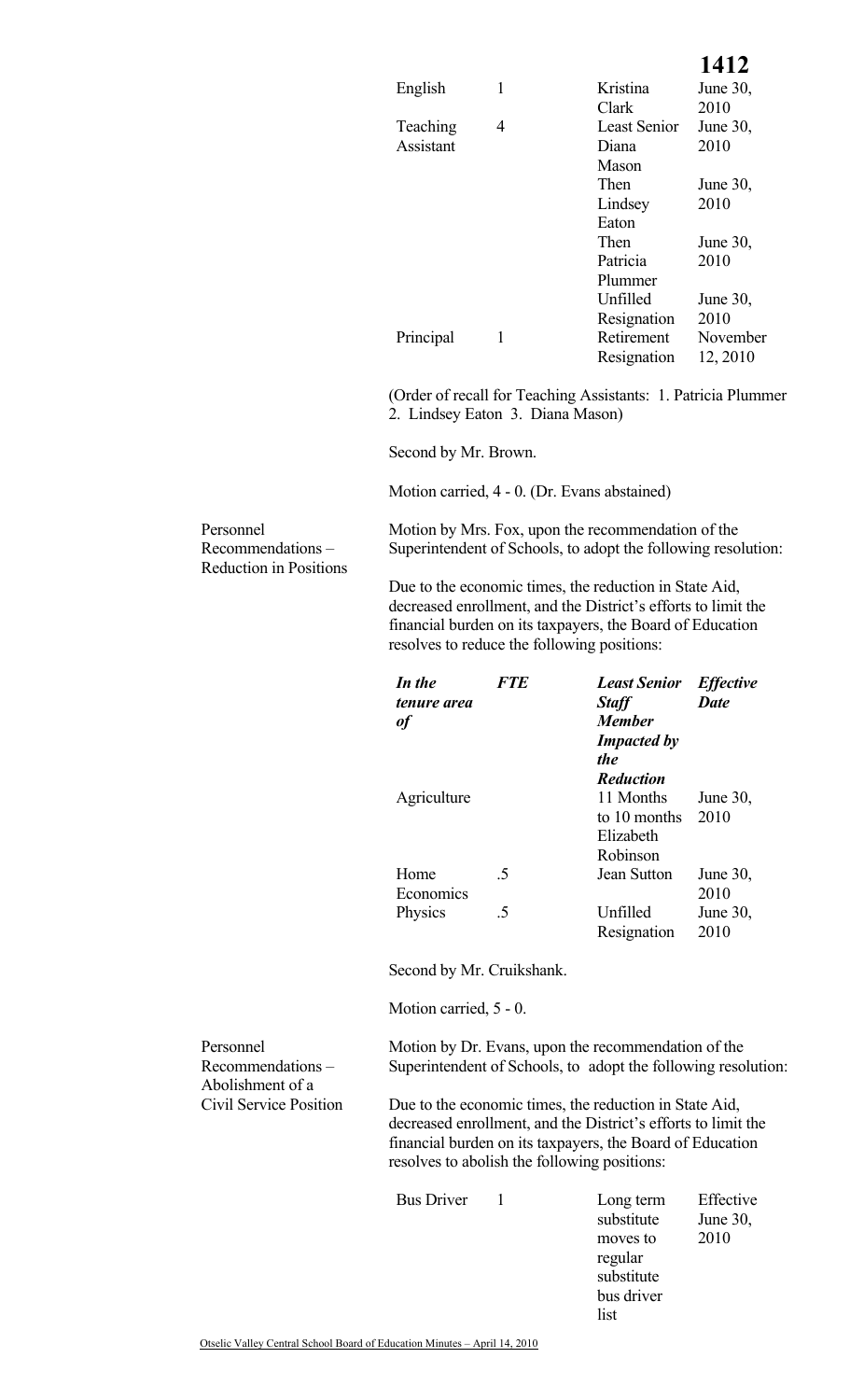Second by Mrs. Hammond.

Motion carried, 5 - 0.

| Personnel<br>Recommendations-                             | Motion by Mrs. Hammond, upon the recommendation of the<br>Superintendent of Schools, to adopt the following resolution:                                                                                                                                                                                                                                                                                                                                                                                                                                     |
|-----------------------------------------------------------|-------------------------------------------------------------------------------------------------------------------------------------------------------------------------------------------------------------------------------------------------------------------------------------------------------------------------------------------------------------------------------------------------------------------------------------------------------------------------------------------------------------------------------------------------------------|
| Aide Seniority<br>Position                                | Due to a Memorandum of Understanding between the former<br>Superintendent of Schools, Lawrence Thomas, an aide and<br>the Otselic Valley Employees' Association President, the<br>Board of Education resolves that Diana Mason may resume<br>her seniority in the Otselic Valley Employees' Association as<br>an aide and assume an aide position effective July 1, 2010.                                                                                                                                                                                   |
|                                                           | Second by Mrs. Fox.                                                                                                                                                                                                                                                                                                                                                                                                                                                                                                                                         |
|                                                           | Motion carried, 5 - 0.                                                                                                                                                                                                                                                                                                                                                                                                                                                                                                                                      |
| Personnel<br>Recommendations-                             | Motion by Mrs. Fox, upon the recommendation of the<br>Superintendent of Schools, to adopt the following resolution:                                                                                                                                                                                                                                                                                                                                                                                                                                         |
|                                                           | Resolved that, due to the return of a teacher aide to her<br>seniority in the Otselic Valley Employees' Association, Lori<br>Wood, 840 Cty Rd 42, South Otselic NY 13155, the least<br>senior aide, will be laid off, effective July 1, 2010.                                                                                                                                                                                                                                                                                                               |
|                                                           | Second by Dr. Evans.                                                                                                                                                                                                                                                                                                                                                                                                                                                                                                                                        |
|                                                           | Motion carried, 5 - 0.                                                                                                                                                                                                                                                                                                                                                                                                                                                                                                                                      |
| Adoption of Proposed<br>2010-2011 School<br><b>Budget</b> | Mrs. Taylor presented the final draft of the proposed 2010-<br>2011 school year budget. The minor revisions from the third<br>draft were highlighted. The draft budget reflects a tax levy<br>increase of 2.56% while the overall budget is reduced by<br>1.47% from the 2009-2010 school year budget. Questions<br>were answered from the audience regarding the various<br>expenditures and savings. Mr. Cruikshank reported five<br>different tools were used for coming up with this budget. No<br>extracurricular activities or clubs were eliminated. |
|                                                           | Motion by Mrs. Fox, upon the recommendation of the<br>Superintendent of Schools, to adopt the 2010-2011 proposed<br>budget in the amount of \$8,923,487.00. Second by Dr.<br>Evans.                                                                                                                                                                                                                                                                                                                                                                         |
|                                                           | Motion carried, 5 - 0.                                                                                                                                                                                                                                                                                                                                                                                                                                                                                                                                      |
| $2010 - 2011$<br>Transportation<br>Requests to Parochial  | Motion by Mrs. Hammond, to approve District transportation<br>of the following students to the parochial school listed on all<br>days that Otselic Valley is in session:                                                                                                                                                                                                                                                                                                                                                                                    |
|                                                           | Cincinnatus Christian Academy – Cincinnatus<br>Aaron Moore<br>Kaleb Moore<br>Malinda Moore                                                                                                                                                                                                                                                                                                                                                                                                                                                                  |
|                                                           | <b>Holy Family School - Norwich</b><br>Justin Graham<br>Peyton Graham<br>Leah Kalin<br>Peter Kalin<br>New Life Christian School - Randallsville<br>Alicia Bencke                                                                                                                                                                                                                                                                                                                                                                                            |
|                                                           | Resumption of an<br>School Aide Lay-Off<br>Schools                                                                                                                                                                                                                                                                                                                                                                                                                                                                                                          |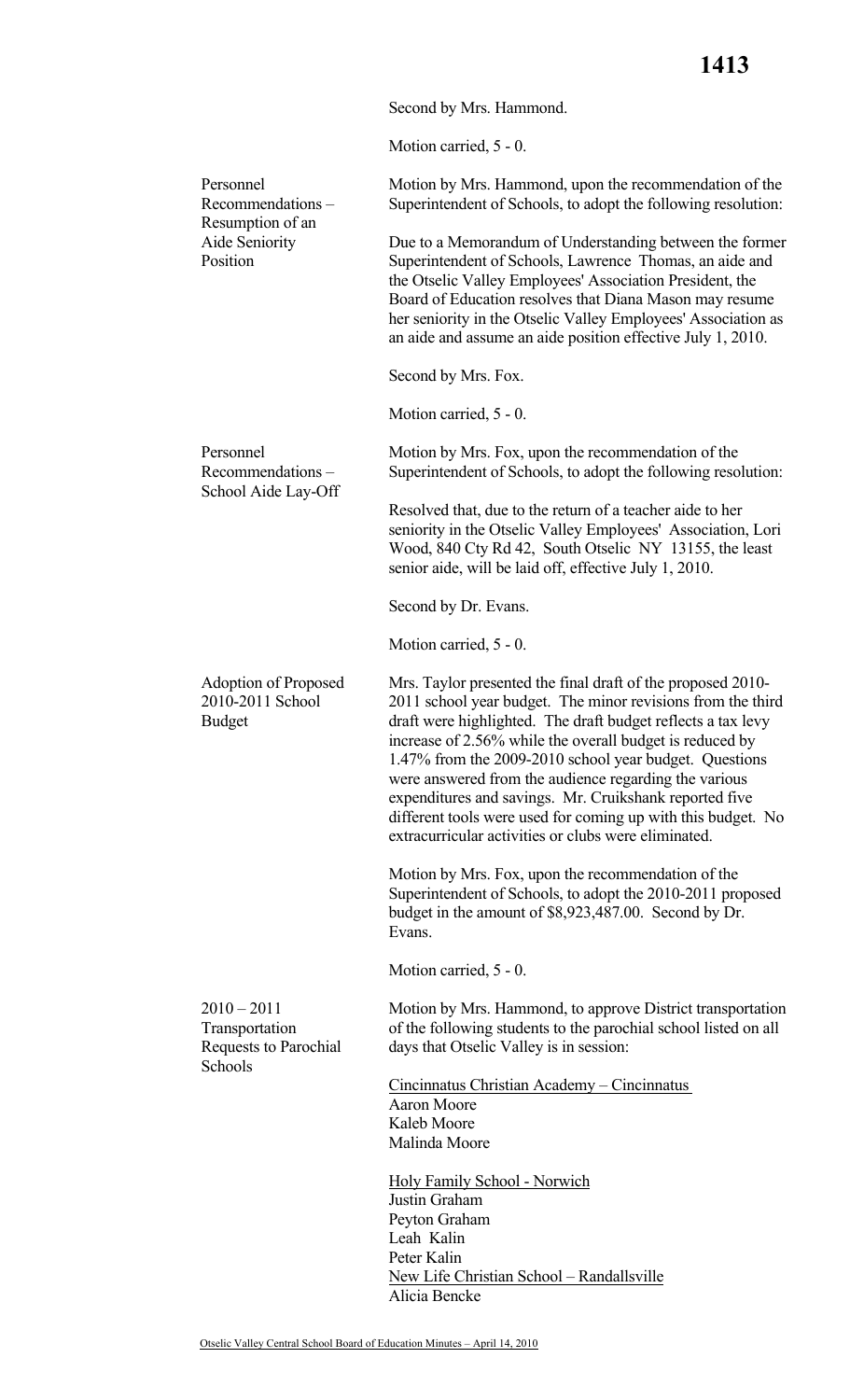Second by Dr. Evans.

Motion carried, 5 - 0.

Appointment of Election Inspectors and Machine Custodian Motion by Mrs. Hammond, upon the recommendation of the Superintendent of Schools, to appoint the following residents as election inspectors for the District voting on May 18, 2010 at an hourly rate of \$7.25: Election District  $#1$ : Election District  $#2$ Nancy Hodge Mary Comfort Lorraine Kupiec Beverly Smith Phyllis Evans – Alternate Arietta Myers - Alternate And to appoint Kai Loomis as Head Election Inspector for Election District #2 at an hourly rate of \$7.25 past her normal working hours; And to appoint Paul Martin as the machine custodian at a rate of \$50.00 per machine for a total of \$100.00. Second by Mrs. Fox. Motion carried, 5 - 0. 2010 – 2011 Holiday Schedule for 10, 11, and 12-Month Employees Motion by Dr. Evans, upon the recommendation of the Superintendent of Schools, to approve the 2010 – 2011 holiday schedule for the 10, 11, and 12-month employees. Second by Mrs. Fox. Motion carried, 5 - 0. Committee on Special Education Recommendations Motion by Dr. Evans, to accept the Committee on Special Education recommendations resulting from the meeting on March 22, March 25, March 26, March 29, March 30, April 5, and April 6, 2010. Second by Mrs. Hammond. Motion carried, 5 - 0. Memorandum of Agreement Motion by Mrs. Hammond, upon the recommendation of the Superintendent of Schools, to approve the Memorandum of Agreement between the Otselic Valley Central School District and the Otselic Valley Teachers' Association regarding Article 25 Section A and Section G.1 Health Insurance Options for the 2010-2011 school year only. Second by Dr. Evans. Motion carried,  $4 - 1$ . (Mrs. Fox) **PUBLIC COMMENT**  • Mrs. Robinson asked if the Agriculture summer program would be reinstated if the economy turns around. • There was a question if the aide who is to be laid off will be put on the substitute list and what the call back time frame is. Mrs. Bishop inquired about the pay for the election inspectors. Executive Session Motion by Mrs. Fox to enter executive session at 8:24 PM for the purpose of personnel. Second by Mrs. Hammond. Motion carried, 5 - 0. Mr. Poreda and Ms. Gallaher were asked to join the Board.